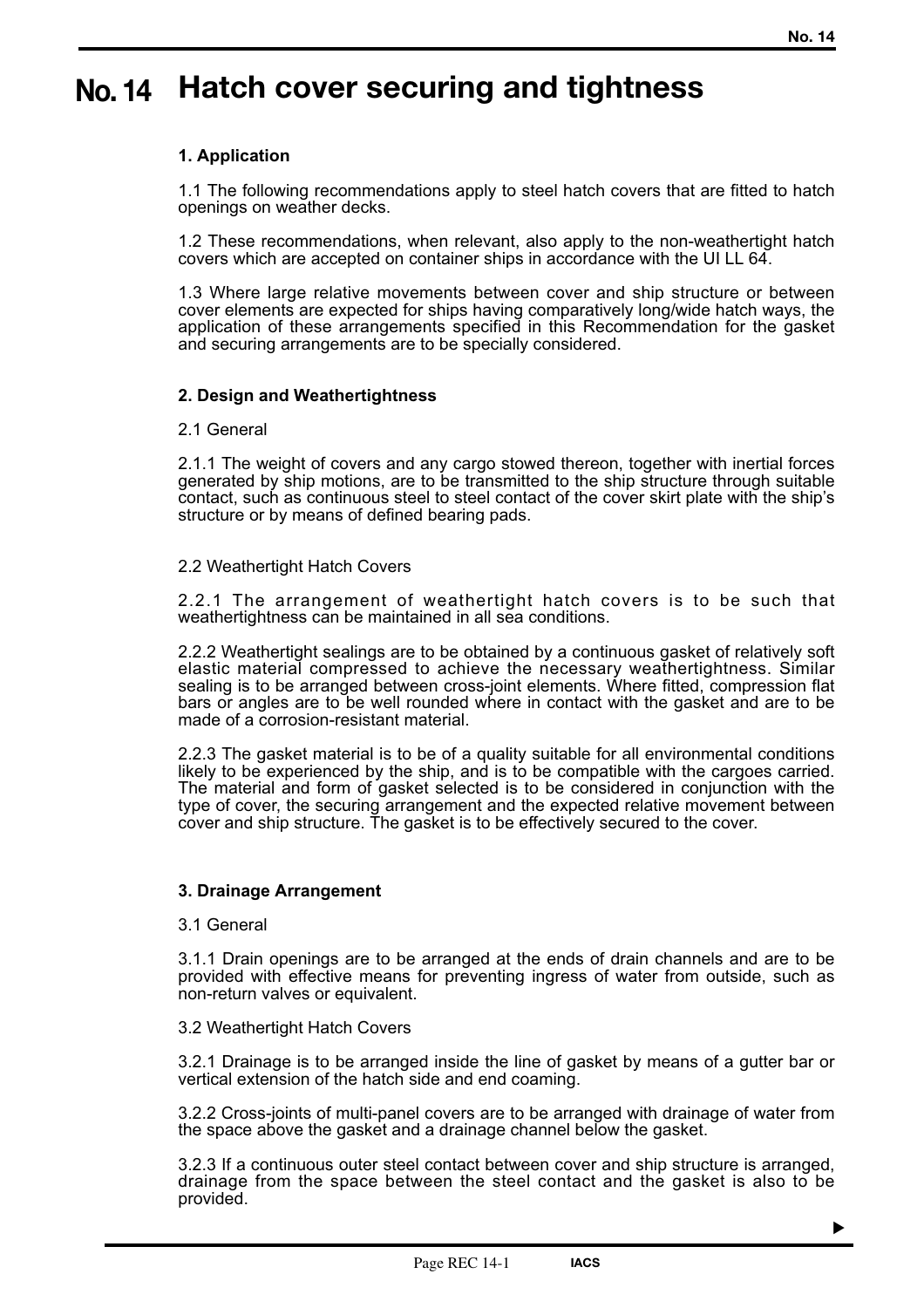#### **4. Securing Devices No. 14**

cont'd

4.1 General

4.1.1 Devices used to secure hatch covers, i.e. bolts, wedges or similar, are to be suitably spaced along the coamings and between cover elements.

4.1.2 The minimum gross sectional area of each securing device is not to be less than:

$$
A = \frac{1.4a}{f} \quad (cm^2)
$$

where

a = half the distance between the two adjacent securing devices, measured along hatch cover periphery, see Fig. 1 [m]

$$
f = (\sigma_F/235)^m
$$

- $\sigma_F$  = minimum upper yield stress of the material, not to be taken greater than 70% of the ultimate tensile strength  $[N/mm^2]$
- m = 0,75 for  $\sigma_F$  > 235 N/mm<sup>2</sup> = 1,00 for  $\sigma_{\rm F}^2$  ≤ 235 N/mm<sup>2</sup>

Where the packing line pressure (see 4.2.2) exceeds 5 N/mm, the cross-sectional area of the securing devices is to be increased in direct proportion.

Rods or bolts are to have a minimum gross diameter not less than 19 mm for hatchways exceeding  $5 \text{ m}^2$  in area.

4.1.3 Securing devices are to be of reliable construction and securely attached to the hatchway coamings, decks or covers. Individual securing devices on each cover are to have approximately the same stiffness characteristics.

4.1.4 Where rod cleats are fitted, resilient washers or cushions are to be incorporated.

4.1.5 Where hydraulic cleating is adopted, a positive means is to be provided to ensure that it remains mechanically locked in the closed position in the event of failure of the hydraulic system.

4.2 Weathertight Hatch Covers

4.2.1 Arrangement and spacing of securing devices are to be determined with due attention to the effectiveness for weathertightness, depending upon the type and the size of the hatch cover, as well as on the stiffness of the cover edges between the securing devices.

4.2.2 Between cover and coaming and at cross-joints, a packing line pressure sufficient to obtain weathertightness is to be maintained by the securing devices. The packing line pressure is to be specified.

4.2.3 The cover edge stiffness is to be sufficient to maintain adequate sealing pressure between securing devices. The gross moment of inertia of edge elements is not to be less than:

 $I = 6$  pa<sup>4</sup> [cm<sup>4</sup>]

where

 $p =$  packing line pressure, with  $p \ge 5$  [N/mm]

a = maximum of the distances, a<sub>i</sub>, between two consecutive securing devices, measured along the hatch cover periphery (see Fig. 1), not to be taken as less than 2.5  $a<sub>c</sub>$ , [m]

 $a_c$  : max  $(a_{1,1}, a_{1,2})$  [m]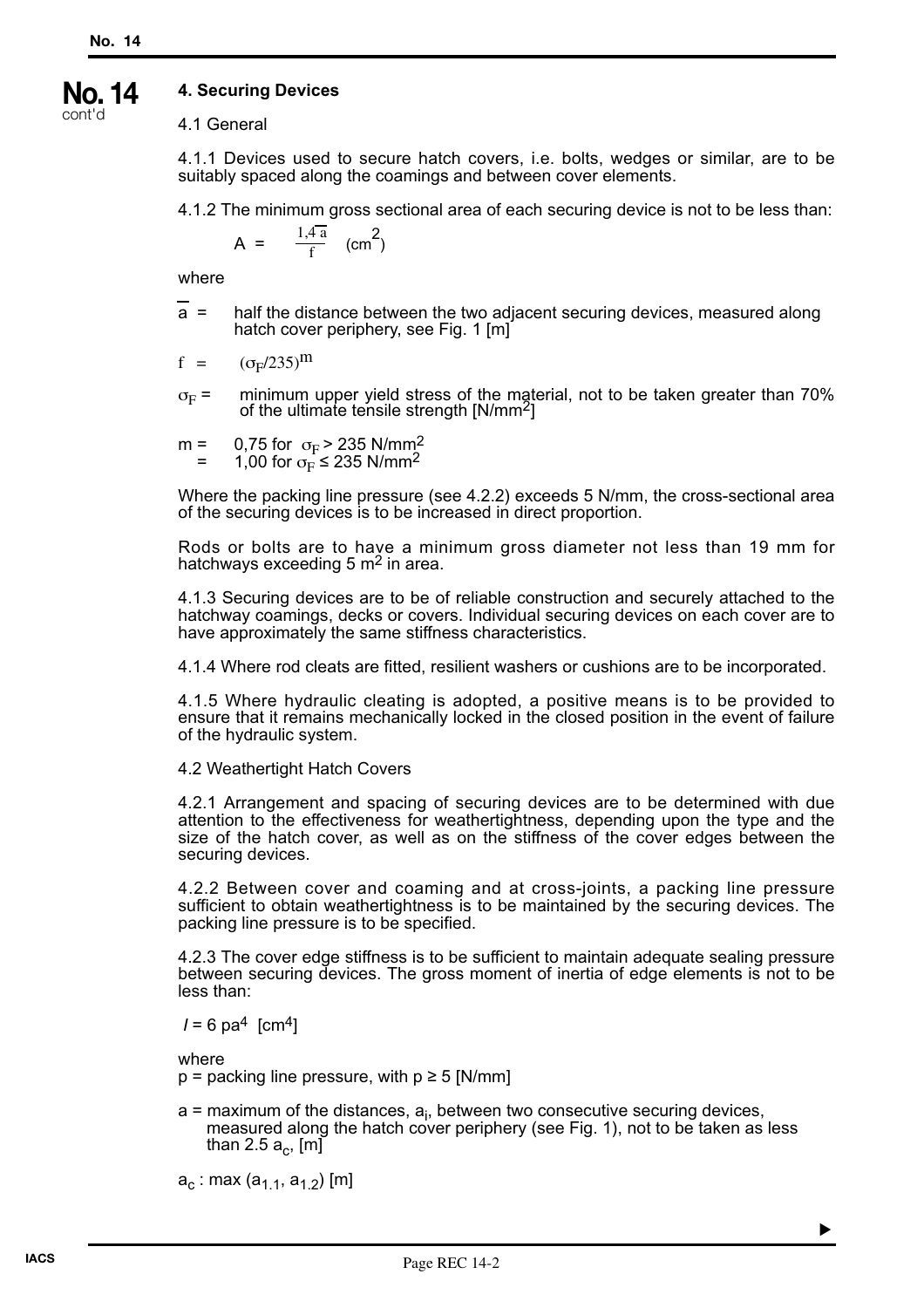

### **Fig. 1** Distance between securing devices, measured along hatch cover periphery

When calculating the actual gross moment of inertia of the edge element, the effective breadth of the attached plating of the hatch cover, in m, is to be taken equal to the lesser of the following values:

- 0,165 a

- half the distance between the edge element and the adjacent primary member

4.2.4 The angle section or equivalent section bearing the rubber seal is to be of adequate size and well integrated with the cover edge element structure to ensure uniform sealing pressure all along the line of contact

### **5. Securing Arrangement for Hatch Covers carrying Deck Cargo**

5.1 In addition to the recommendations given in 4, all hatch covers, especially those carrying deck cargo are to be effectively secured against horizontal shifting due to the horizontal forces arising from ship motions.

5.2 To prevent damage to hatch covers and ship structure, the location of stoppers is to be compatible with the relative movements between hatch covers and ship structure. The number should be as small as practically possible.

5.3 Considerations are to be given for assessment of cargo loads that towards the end of the ship vertical acceleration forces may exceed the gravity force. The resulting lifting forces must be considered when dimensioning the securing devices according to 4. Also lifting forces from cargo secured on the hatch cover during rolling are to be taken into account.

5.4 Hatch coamings and supporting structure are to be adequately stiffened to accommodate the loading from hatch covers.

5.5 At cross-joints of multi-panel covers vertical guides (male/female) are to be fitted to prevent excessive relative vertical deflections between loaded/unloaded panels.

▼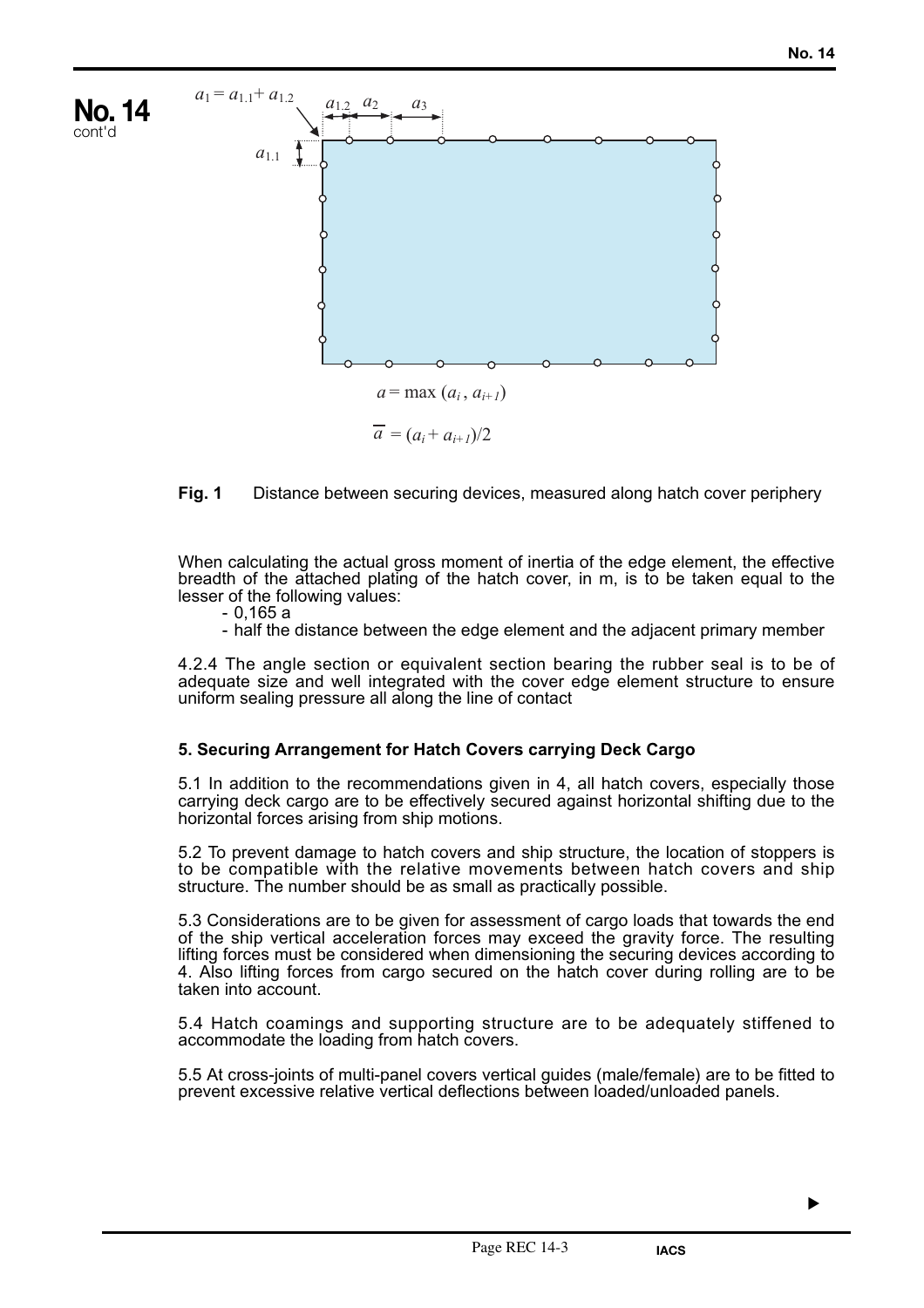5.6 In the absence of hatch cover lifting under loads arising from the ship's rolling motion, securing devices for non-weathertight hatch covers may be omitted. In such cases, it is to be proven by means of grillage and/or finite element analyses that an equilibrium condition is achieved using compression-only boundary elements for the vertical hatch cover supports. If securing devices are omitted, transverse cover guides are to be effective up to a height  $h_F$  above the hatch cover supports, where  $h_F$  must not be less than: **No. 14** cont'd

$$
h_E = 1,75(2se + d^2)^{0.5} - 0,75d
$$
[mm]  

$$
h_{E,min} = \text{height of the cover edge plate} + 150
$$
[mm]

### where

- e = largest distance from the inner edges of the transverse cover guides to the ends of the cover edge plate [mm]
- s = total clearance within the transverse cover guide, with  $10 \le s \le 40$  [mm]
- d = distance between upper edge of transverse stopper and hatch cover supports [mm]



**Fig. 2** Height of transverse cover guides

The transverse cover guides and their substructure are to be dimensioned in accordance with the transverse loads acting at a height  $h_F$  and an allowable stress defined by each Classification Society.

### **6. Tightness Testing of Weathertight Hatch Covers**

6.1 Upon completion of installation of hatch covers, a chalk test is to be carried out.

6.2 This is to be followed by a hose test with a pressure of water not less than 200  $kN/m<sup>2</sup>$ .

▼

The following may be assumed for guidance:

| Nozzle diameter :       | minimum 12 mm                                         |
|-------------------------|-------------------------------------------------------|
| Water pressure :        | sufficient for a free height of water with the stream |
|                         | directed upwards of 10 meters maximum                 |
| Distance to structure : | maximum 1,5 meters                                    |

6.3 Alternative methods of tightness testing will be considered.